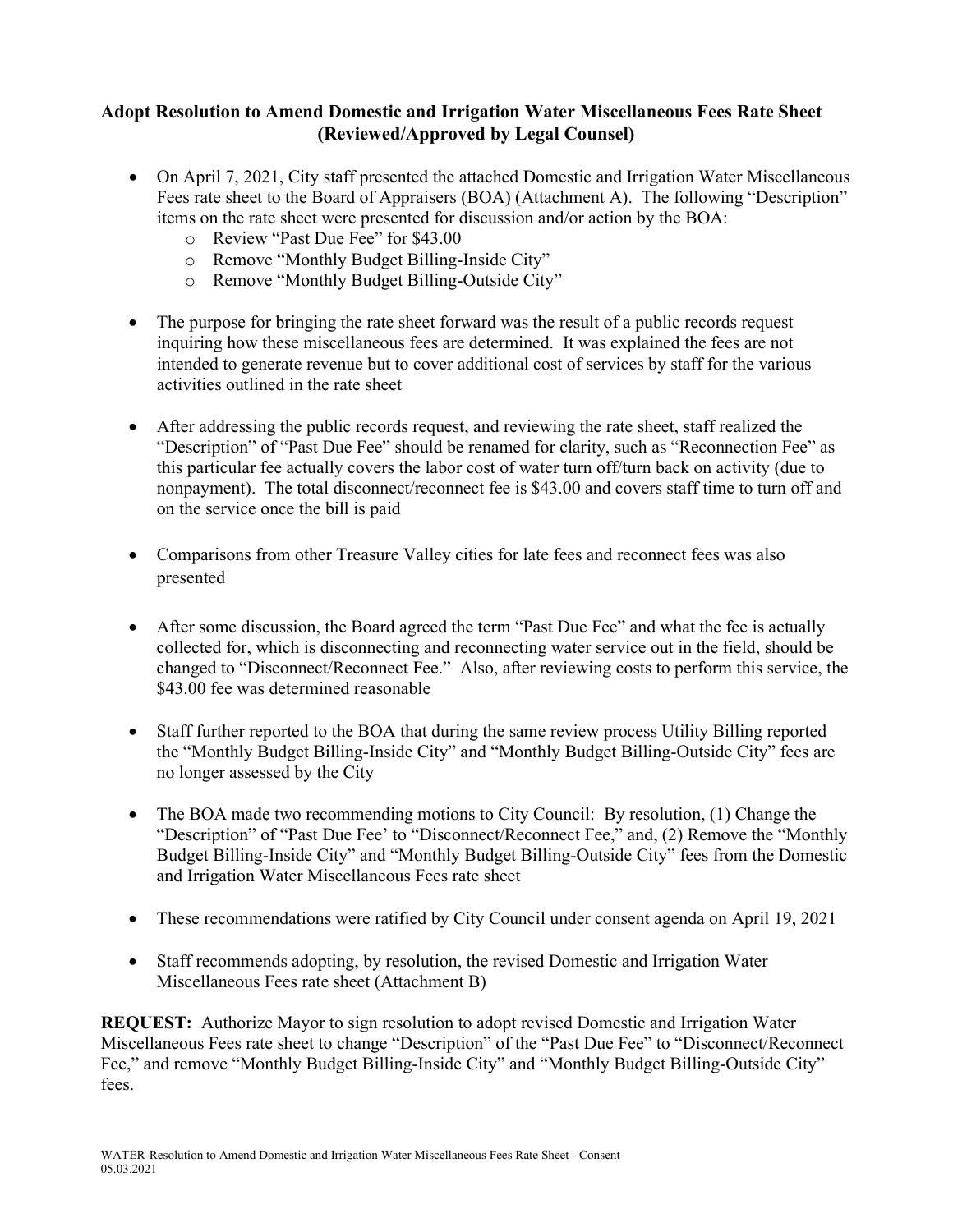## **City of Nampa Fee Change Request Form**

|       |     | Department Public Works - Domestic & Irrigation Water Misc. Fees | <b>Effective Date</b>  |                        | 03/01/2021 |             |
|-------|-----|------------------------------------------------------------------|------------------------|------------------------|------------|-------------|
| Trans | New |                                                                  | Current                | Proposed               | Percent    | Est Annual  |
| Code  |     | Fee? Description                                                 | Revenue                | Revenue                | Change     | Dollar Incr |
|       |     | No After Hours Fee                                               | \$44.00                | \$45,00                | 2.27%      |             |
|       |     | No Past Due Fee                                                  | \$42.00                | \$43.00                | 2.38%      |             |
|       |     | No Tampered Meter Box                                            | \$54.00                | \$55,00                | 1.85%      |             |
|       |     | No Damaged Meter                                                 | $111 + Parts$          | $$113 + Parts$         | 3.00%      |             |
|       |     | No Domestic Service Charge                                       | \$33.00                | \$34,00                | 3.03%      |             |
|       |     | No Irrigation Service Charge                                     | \$33.00                | \$34,00                | 3.03%      |             |
|       |     |                                                                  | 1/2 Inside City        | 1/2 Inside City        |            |             |
|       |     |                                                                  | <b>Bi-monthly Base</b> | <b>Bi-monthly Base</b> |            |             |
|       |     | No Monthly Budget Billing - Inside City                          | <b>Charge</b>          | Charge                 | <b>NA</b>  |             |
|       |     |                                                                  | 1/2 Outside City       | 1/2 Outside City       |            |             |
|       |     |                                                                  | <b>Bi-monthly Base</b> | <b>Bi-monthly Base</b> |            |             |
|       |     | No Monthly Budget Billing - Outside City                         | <b>Charge</b>          | Charge                 | <b>NA</b>  |             |
|       |     | No M&M Subdivision - Fixed Charge                                | \$75.00                | \$76.00                | 1.33%      |             |
|       |     | No <sup>1</sup> Service Riser                                    | \$82,00                | \$83,00                | 1,22%      |             |
|       |     | No Service Line Boring                                           | Pass Through Cost      | Pass Through Cost      | NA         |             |
|       |     | No Main Line Construction (per ft)                               | Pass Through Cost      | Pass Through Cost      | NA         |             |
|       |     | No Curb Stop Removal                                             | \$111,00               | \$113,00               | 1.80%      |             |
|       |     |                                                                  |                        |                        |            |             |

### **Comments on Competitiveness of New Rate**

Increase based on CPI (Consumer Price Index) 1.76% Index Rates are rounded to the nearest whole dollar.

### **Reasons why Fee Change is Needed and What New Funding will be Used for**

Fees increase needed for operations and maintenance.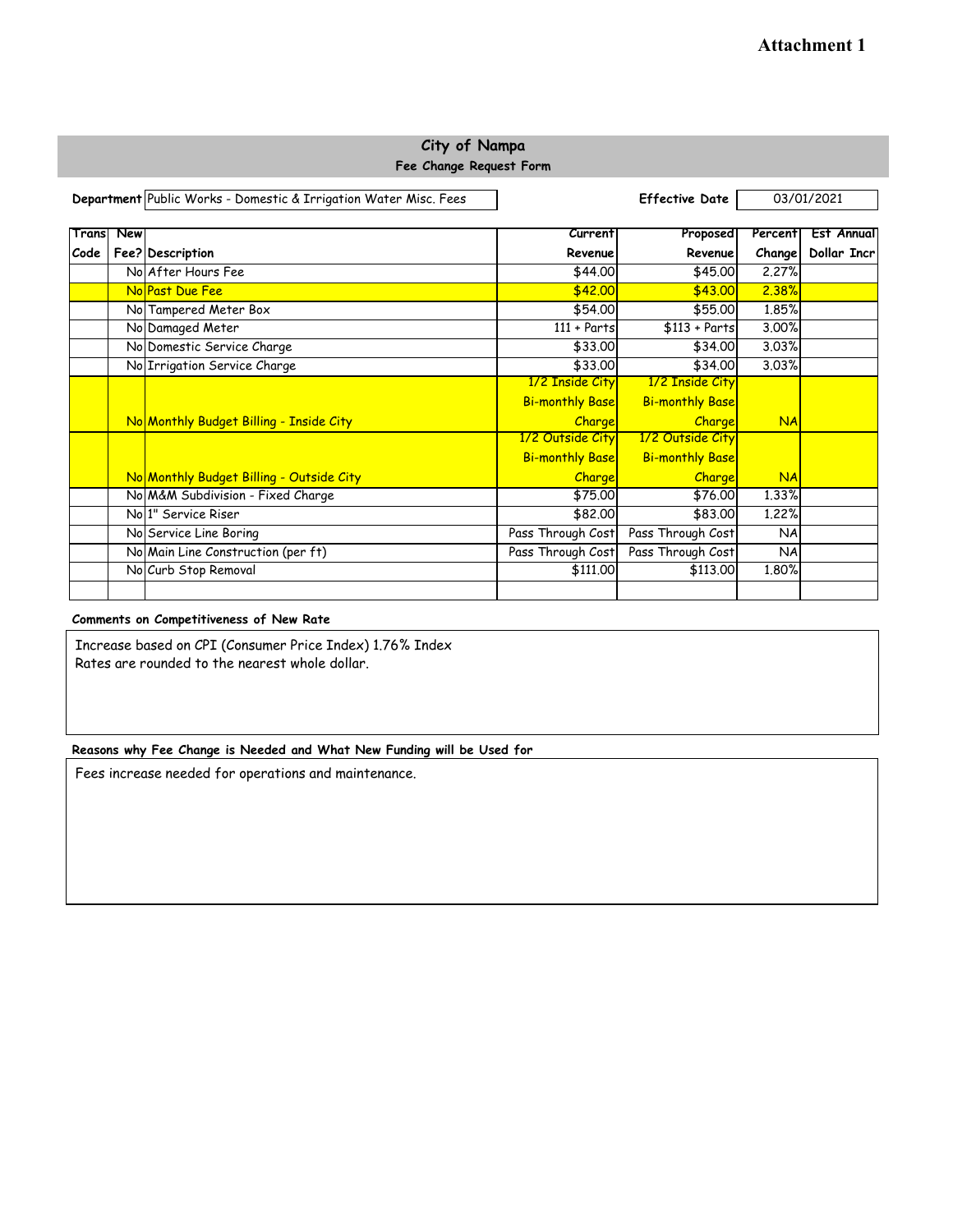## **RESOLUTION NO. \_\_\_\_\_\_\_**

## A RESOLUTION OF THE CITY COUNCIL OF THE CITY OF NAMPA, CANYON COUNTY, IDAHO, IMPLEMENTING A CLARIFICATION ON THE DESCRIPTION OF A MISCELLANEOUS FEE CHARGED BY THE CITY OF NAMPA FOR DOMESTIC WATER AND IRRIGATION AND TO REMOVE CERTAIN FEE CATEGORIES THAT ARE NOT IN USE.

WHEREAS, the City Council finds that it is appropriate to collect fees for domestic water and irrigation services provided by the City and that without such fees these services would be funded by property tax revenues; and

WHEREAS, the City of Nampa Board of Appraisers, as constituted under Nampa City Code 3-1-1 and 8-2-4, has reviewed the proposed fees and in so doing has determined it to the in the best interest of the City to clarify the description of one of the fees for domestic water and irrigation and to remove certain fee categories that are not in use; and

WHEREAS, the City Council has the authority to set fees for services and descriptions therefore as needed; and

WHEREAS, the City Council deems it necessary, reasonable, and in the best interest of the City, to adjust the definition of the "Past Due Fee" to the more accurate description of what the fee is used for, and to now name it the "Disconnect/Reconnect Fee" charged by the City of Nampa to help cover the labor costs incurred for water shut off/turn on activity resulting from non-payment; and

WHEREAS, the City Council finds that such adjustment as set forth in the attached exhibit, is reasonably related to the service being rendered; and

NOW, THEREFORE, BE IT RESOLVED BY THE MAYOR AND COUNCIL OF THE CITY OF NAMPA, IDAHO:

Section 1. The City of Nampa, Canyon County, Idaho, does hereby implement the corrected definition of fees, and to remove certain fee categories that are not in use, as described in *EXHIBIT A*, attached hereto and, by this reference incorporated herein as if set forth in full, effective May 3, 2021.

PASSED BY THE COUNCIL OF THE CITY OF NAMPA, IDAHO, THIS 3RD DAY OF MAY 2021.

APPROVED BY THE MAYOR AND THE CITY OF NAMPA, IDAHO, THIS 3RD DAY OF MAY 2021.

Approved:

\_\_\_\_\_\_\_\_\_\_\_\_\_\_\_\_\_\_\_\_\_\_\_\_\_\_\_\_\_ Mayor

Attest:

City Clerk

 $\frac{1}{2}$  ,  $\frac{1}{2}$  ,  $\frac{1}{2}$  ,  $\frac{1}{2}$  ,  $\frac{1}{2}$  ,  $\frac{1}{2}$  ,  $\frac{1}{2}$  ,  $\frac{1}{2}$  ,  $\frac{1}{2}$  ,  $\frac{1}{2}$  ,  $\frac{1}{2}$  ,  $\frac{1}{2}$  ,  $\frac{1}{2}$  ,  $\frac{1}{2}$  ,  $\frac{1}{2}$  ,  $\frac{1}{2}$  ,  $\frac{1}{2}$  ,  $\frac{1}{2}$  ,  $\frac{1$